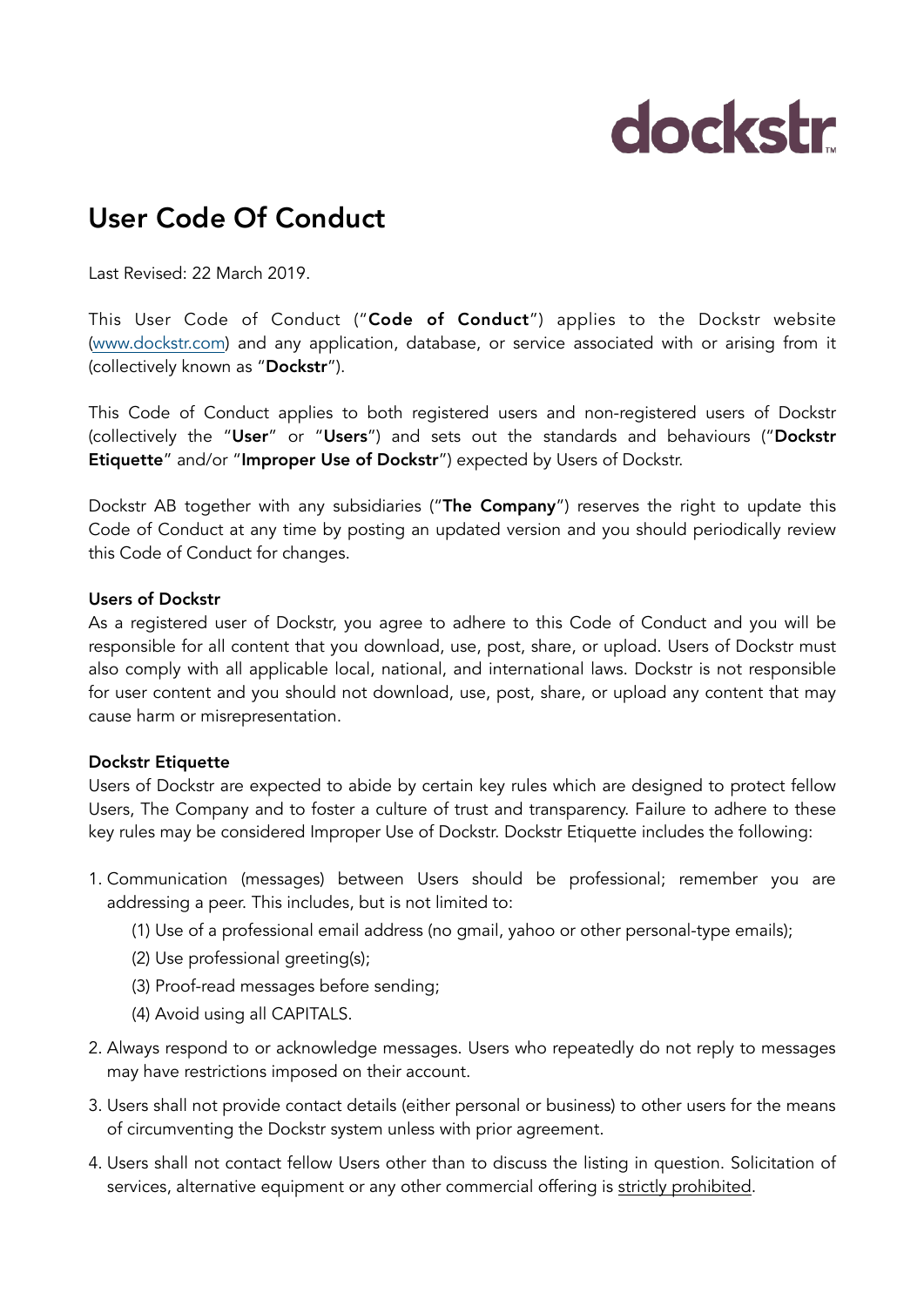## dockstr

#### Improper Use of Dockstr

You agree that when using Dockstr, you will not engage in or attempt to engage in any improper uses. Improper uses include the following:

- Violating any applicable law or regulation;
- Uploading, transmitting, or otherwise sharing any content you do not have the right to upload, transmit, or share;
- Uploading, transmitting, or otherwise sharing content that infringes any trademark, patent, trade secret, copyright, publicity, privacy, or other right of The Company or of any third party;
- Uploading or transmitting content that is unlawful, fraudulent, untrue, stalking, harassing, libelous, defamatory, abusive, tortious, threatening, obscene, hateful, abusive, harmful or otherwise objectionable as determined at The Company's sole discretion;
- Causing damage to The Company's business, reputation, employees, members, facilities, or to any other person or legal entity;
- Attempting to intercept, collect or store data about third parties without their knowledge or consent;
- Deleting, tampering with, or revising content posted by other users unless otherwise permitted;
- Accessing, tampering with, or using non-public areas of Dockstr;
- Attempting to probe, scan, or test the vulnerability of a system or network or to breach security or authentication measures;
- Attempting to access or search Dockstr or any network or system provided by The Company with any engine, software, tool, agent, device or mechanism other than with software or search agents provided by Dockstr or generally available web browsers;
- Sending or attempting to send unsolicited commercial messages, including promotions or advertisements for products or services, "spam", "chain mail" or "junk mail";
- Using Dockstr to send altered, deceptive or false source-identifying information;
- Attempting to decipher, decompile, disassemble, or reverse engineer any of the software comprising or in any way making up a part of Dockstr, any network or system provided by The Company or any user content provided in object code form;
- Interfering or attempting to interfere with the access of any User, including by sending a "virus" to any network or system provided by Dockstr or overloading, "flooding," "spamming," "crashing," or "mailbombing" any of the foregoing;
- Impersonating or misrepresenting your affiliation with any person or entity;
- Using Dockstr to make fraudulent offers to sell or buy products, items, or services or to advance any type of fraudulent scheme;
- Undertake excessively high volume data transfers or bandwidth consumption, hosting of a web server, internet relay chat server, or any other server, and non-traditional end user activities.